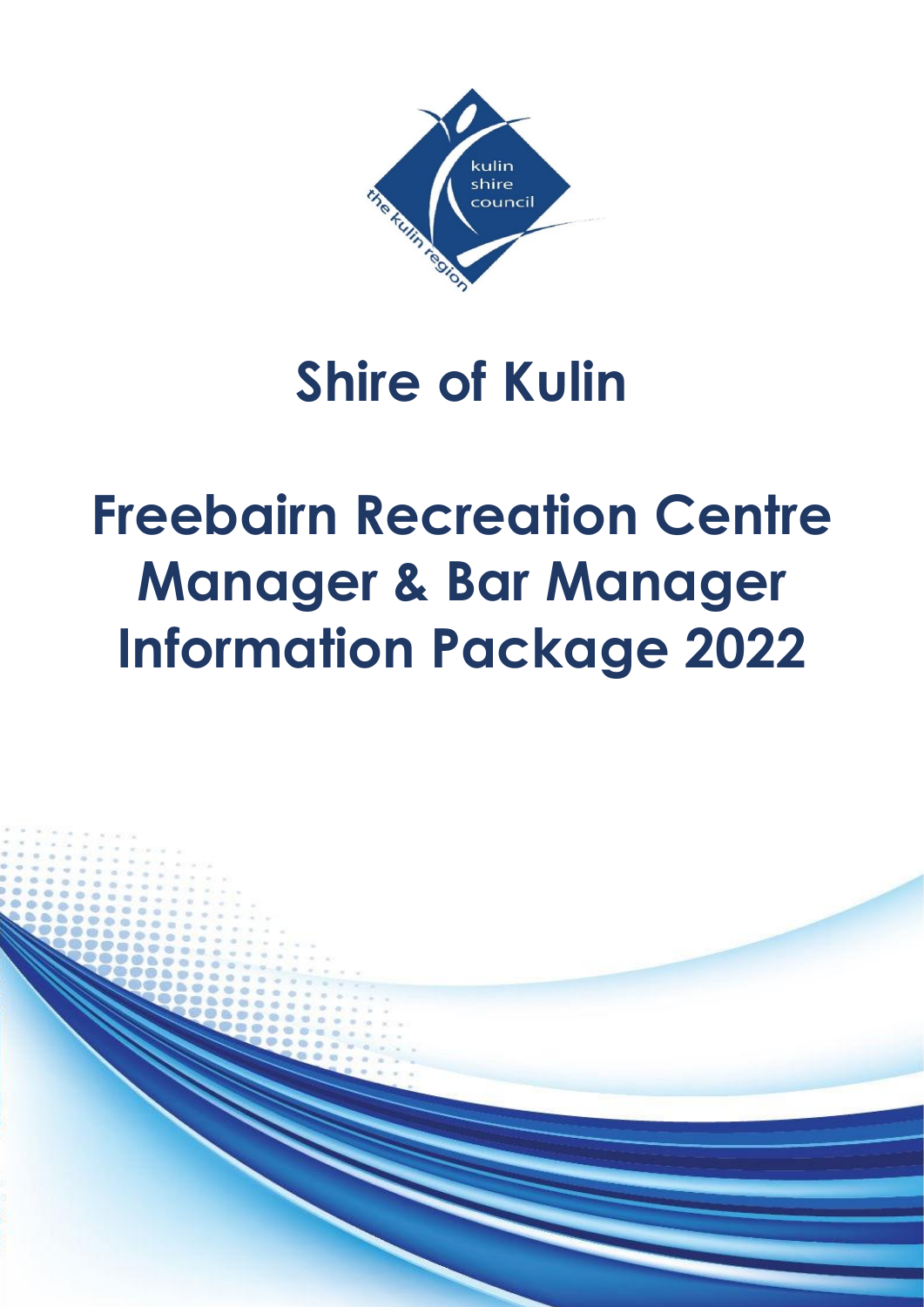## **Freebairn Recreation Centre - Manager Information Package 2022**

An exciting opportunity has arisen for an energetic and self-motivated person for the position of Freebairn Recreation Centre Manager at the Shire of Kulin. The successful applicant will be responsible for the daily operations of the Freebairn Recreation Centre including bar, staff, stock control and reconciliation of bar products as well as the bookings, scheduling and promotion of sporting fixtures and other functions.

Our recreation centre is the home to all local sporting clubs and is busy in both winter and summer sports seasons. Facilities within the complex include 2 large function rooms with commercial bar and kitchen facilities, two indoor netball/basketball courts, a hockey field, football/cricket oval, 12 rink bowling green, 8 tennis courts, an 18 hole golf course and a small gymnasium/fitness centre.

The position will be offered a fixed term contract (initially four years) with a cash remuneration of \$60,000 to \$70,000 per annum. The package includes superannuation, subsidised Council housing and other benefits.

To obtain the application package either visit Council's website [www.kulin.wa.gov.au](http://www.kulin.wa.gov.au/) or email [eso@kulin.wa.gov.au.](mailto:eso@kulin.wa.gov.au.) Further enquires can be directed to the Chief Executive Officer, Garrick Yandle on (08) 9880 1204.

Applications, addressing the selection criteria, marked "Confidential – Freebairn Recreation Centre Manager" should be addressed to the Shire of Kulin CEO and sent via email to [eso@kulin.wa.gov.au.](mailto:eso@kulin.wa.gov.au) Applications close **Friday 22nd April 2022 at 4:30PM.**

## **Bar Manager**

The Shire of Kulin will also consider applications for the role of a Bar Manager, in either a Full Time or Part Time capacity. Local applicants are encouraged to apply if you believe that you have what it takes to undertake any aspect of the Bar Managers role. The applicant would be an enthusiastic and organised individual who would be available to work a mixture of office hours, after hours and weekend hours. The role would include management of facility bar, cleaning and maintenance as well as some scheduling of sports fixtures and event management.

Further enquires can be directed to the Chief Executive Officer, Garrick Yandle on (08) 9880 1204. Applications close **Friday 22nd April 2022 at 4:30PM**. Applications should be addressed to the CEO and sent via email to [eso@kulin.wa.gov.au.](mailto:eso@kulin.wa.gov.au)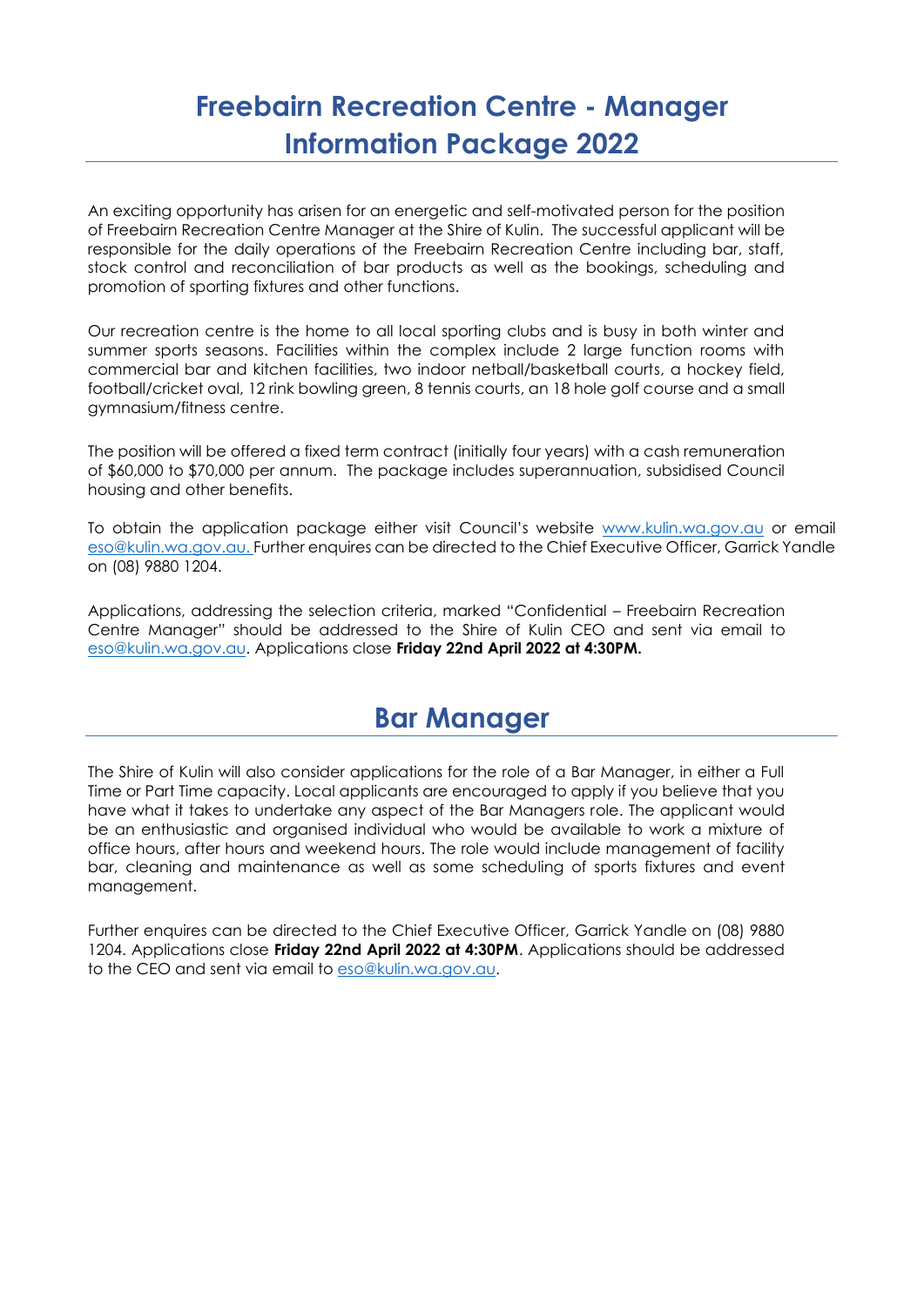# **POSITION DESCRIPTION**

| <b>Position Title</b> | Freebairn Recreation Centre Manager  |
|-----------------------|--------------------------------------|
| Award/Agreement       | Local Government Industry Award 2020 |
| Classification        | Level 6 – Negotiated Salary          |
| Status/Hours          | Full-time 76 hours per fortnight     |

#### **Position Summary**

The FRC Manager role is responsible for the daily operations of the Freebairn Recreation Centre including bar, staff, stock control and reconciliation of bar products as well as the bookings, scheduling and promotion of sporting fixtures and other functions. The specific roles and responsibilities of the position include:

- Daily operations of the Freebairn Recreation Centre including, bar, staff, stock control and reconciliation of bar products.
- Oversee and participate in the delivery of services to ensure functions and events are delivered effectively and efficiently.
- Work with wider Shire staff to deliver events, functions and projects.
- Provide advice and assistance to Council, Freebairn Recreation Advisory Committee, staff, members, public, clubs and associations using the Freebairn Recreation Centre.

### Position Acknowledgement and Acceptance

The details contained in this document are an accurate statement of the position's responsibilities and requirements.

Signature: \_\_\_\_\_\_\_\_\_\_\_\_\_\_\_\_\_\_\_\_\_\_\_\_\_\_\_\_\_\_\_\_\_\_ Date: \_\_\_\_\_\_\_\_\_\_\_\_\_\_\_\_\_\_\_

Garrick Yandle Chief Executive Officer Shire of Kulin

Signature: \_\_\_\_\_\_\_\_\_\_\_\_\_\_\_\_\_\_\_\_\_\_\_\_\_\_\_\_\_\_\_\_\_\_ Date: \_\_\_\_\_\_\_\_\_\_\_\_\_\_\_\_\_\_\_

Employee Name: \_\_\_\_\_\_\_\_\_\_\_\_\_\_\_\_\_\_\_\_\_\_\_\_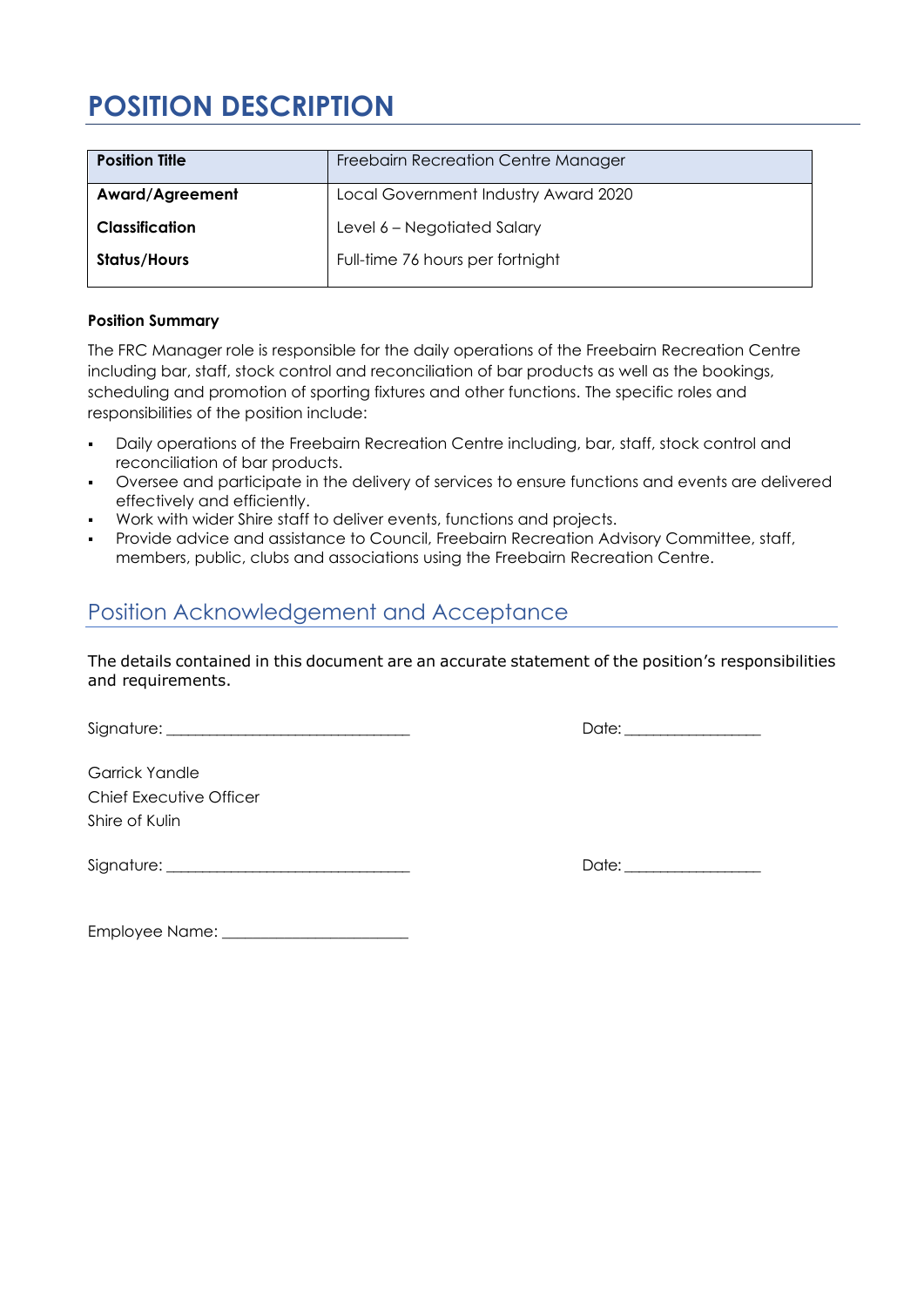#### **Key Duties**

Key roles of the Freebairn Recreation Centre Manager are:

#### **FRC Operational Management**

- Management of the bar within the Freebairn Recreation Centre including, staff, stock control and reconciliation of bar products.
- Plan and organise special functions and events.
- Oversee and ensure the effectiveness and integrity of the booking system for the Centre.
- Other duties as directed by the Chief Executive Officer consistent with Council policies and procedures.

#### **Community And Stakeholder Liaison**

- Manage Freebairn Centre and associated facilities in a manner which provides the maximum function opportunities for the community.
- Liaise with the community and key stake holders to identify and initiate and/or conduct services within the Centre with a view to providing high level services to the community whilst maximising the return to the Centre.
- Ensure client satisfaction with the delivery of services from the Centre, including the taking of reservations for individual and groups functions

#### **External Promotion**

- Actively promote and advertise the Freebairn Centre and their unique facilities, and activities to users and community and corporate groups.
- Prepare promotional material relevant in marketing the centre's for local, regional and State functions and corporate events.
- Liaise with outside bodies, including corporate and community groups, to market the availability of the facilities for hosting regional events, training courses, conferences, corporate days etc with the aim of increasing the utilisation of the centre and the promotion of Kulin throughout WA and the region.

#### **Administration**

- Provide secretarial service as well as attend and prepare reports to the regular meetings of Freebairn Recreational Centre Committee.
- Maintain an appropriate filing and data retention system at the Centre.
- Maintain a current knowledge of word processing and financial packages appropriate to the operations the Centre.
- Oversee the recruitment and management of all (part-time / casual staff), ensuring their development and training as required.

#### **Finance**

- Assist with the preparation of an annual budget for the Centre for each financial year and assume responsibility for budgetary monitoring and control of finances.
- Ensure banking and end of day accounting procedures are completed in consideration of agreed parameters. Prepare weekly financial report for the DCEO.
- Oversee stock control procedures including weekly stocktake, ordering, receipting, pricing, and reviewing margins.
- Prepare monthly debtor vouchers for account sales and community contributions.
- In consultation with CEO/DCEO maintain an asset register and ensure accountability of all equipment and furniture within the Centre.
- Maintain financial systems and provide financial reports as required to the CEO/DCEO
- In consultation with CEO/DCEO maintain an asset register and ensure accountability of all equipment and furniture within the Centre.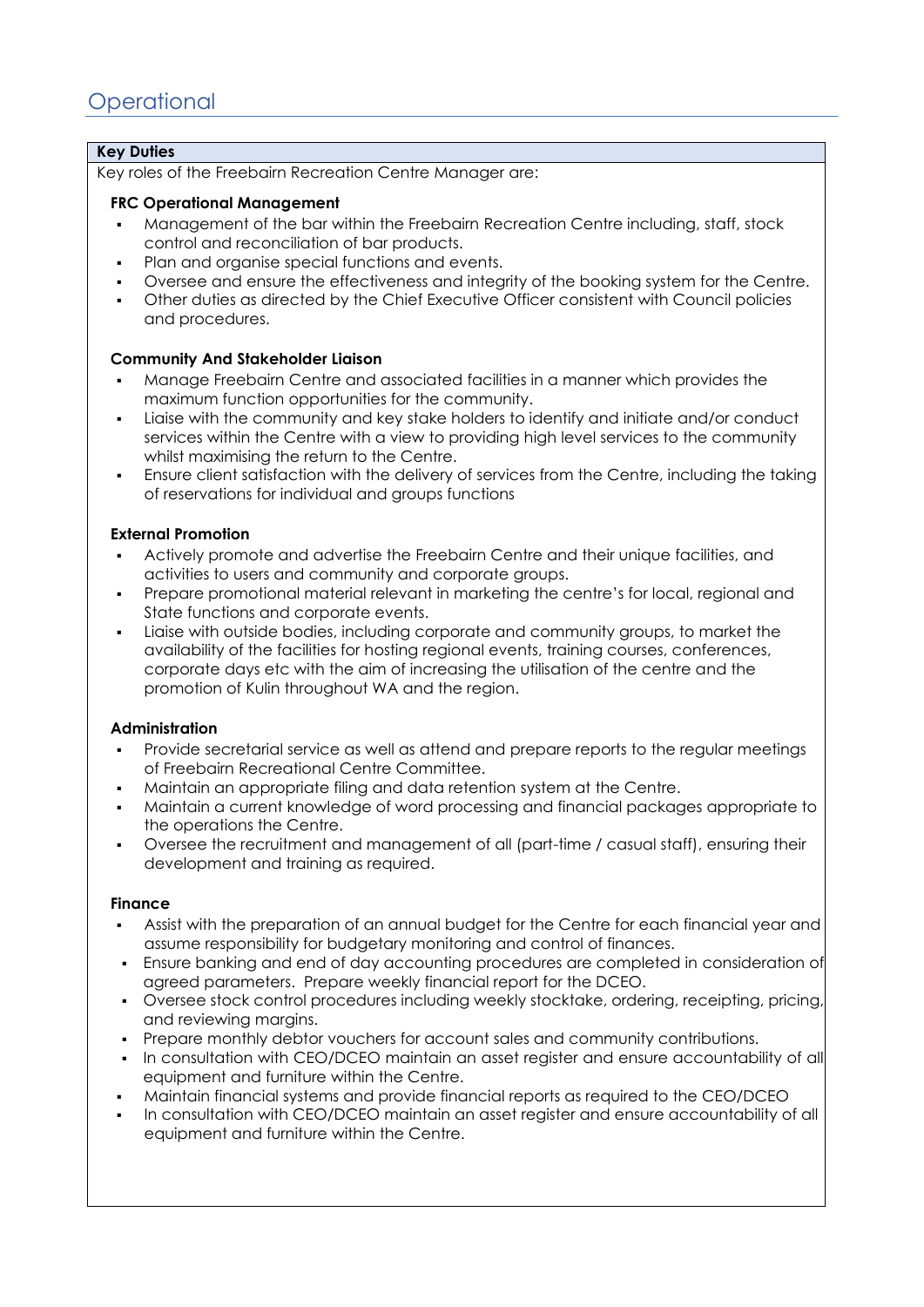#### **Regulation Compliance**

- Ensure the centre complies with the Freebairn Recreation Club Inc. constitution and liquor licensing requirements/regulations.
- Provide a comfortable environment for patrons of the Centre.
- **Manage Occupational Safety and Health at the Centre including training and monitoring** safe workplace practices.
- **Ensure the centre complies with health requirements and is kept clean and tidy at all** times.
- Ensure adequate security and safety measures are in place and administered for all users of the Centre.

### Knowledge and Skills

| <b>Selection Criteria</b> |                                                                                                                                                                                                                                                                                                                                                                                                                                                                                                      |  |  |  |
|---------------------------|------------------------------------------------------------------------------------------------------------------------------------------------------------------------------------------------------------------------------------------------------------------------------------------------------------------------------------------------------------------------------------------------------------------------------------------------------------------------------------------------------|--|--|--|
| <b>Skills</b>             | Experience in the management of bar and related facilities.<br>٠<br>Experience in budgeting and budgetary control.<br>٠<br>Experience in the management of human resources.<br>٠<br>Excellent written and verbal communication skills.<br>٠<br>Developed time and personal management skills.<br>٠<br>Organisational and programming skills.<br>٠<br>Marketing and public relation skills.<br>٠<br>Financial management skills.<br>٠<br>Ability to work independently with limited supervision.<br>٠ |  |  |  |
| <b>Qualifications</b>     | Relevant qualifications or experience in managing bar/restaurant<br>٠<br>facilities and associated services<br><b>Current C class Drivers Licence</b><br>Current Working with Children Check accreditation<br>٠                                                                                                                                                                                                                                                                                      |  |  |  |
| <b>Essential</b>          | Significant experience in the identification, marketing, and hands on<br>٠<br>delivery of bar and function activities.<br>Highly developed interpersonal, organisational and public relations<br>skills.<br>Previous experience in the preparation, monitoring and control of<br>٠<br>budgets.<br>Demonstrated human resource management skills.<br>٠<br>Ability to work independently with limited supervision.<br>٠                                                                                |  |  |  |
| <b>Necessary</b>          | Experience in hospitality/bar management<br>٠<br>Previous experience in the co-ordination/management of functions<br>٠<br>and sporting fixtures.                                                                                                                                                                                                                                                                                                                                                     |  |  |  |

## General Responsibilities

| <b>Personal Attributes</b> |                                                                                     |  |
|----------------------------|-------------------------------------------------------------------------------------|--|
|                            | Ability to work cohesively, efficiently and effectively in a team environment, with |  |
|                            | consideration, respect, honesty integrity and accountability.                       |  |
|                            | Good interpersonal and presentation skills.                                         |  |
|                            | Ability to lead staff and promote a positive workplace culture.                     |  |
|                            | Ability to communicate with people of diverse ages and backgrounds.                 |  |

- Innovative and strategic thinker who can deliver organisational and corporate priorities.
- Political awareness.
- Ability to use initiative and judgement to resolve complex issues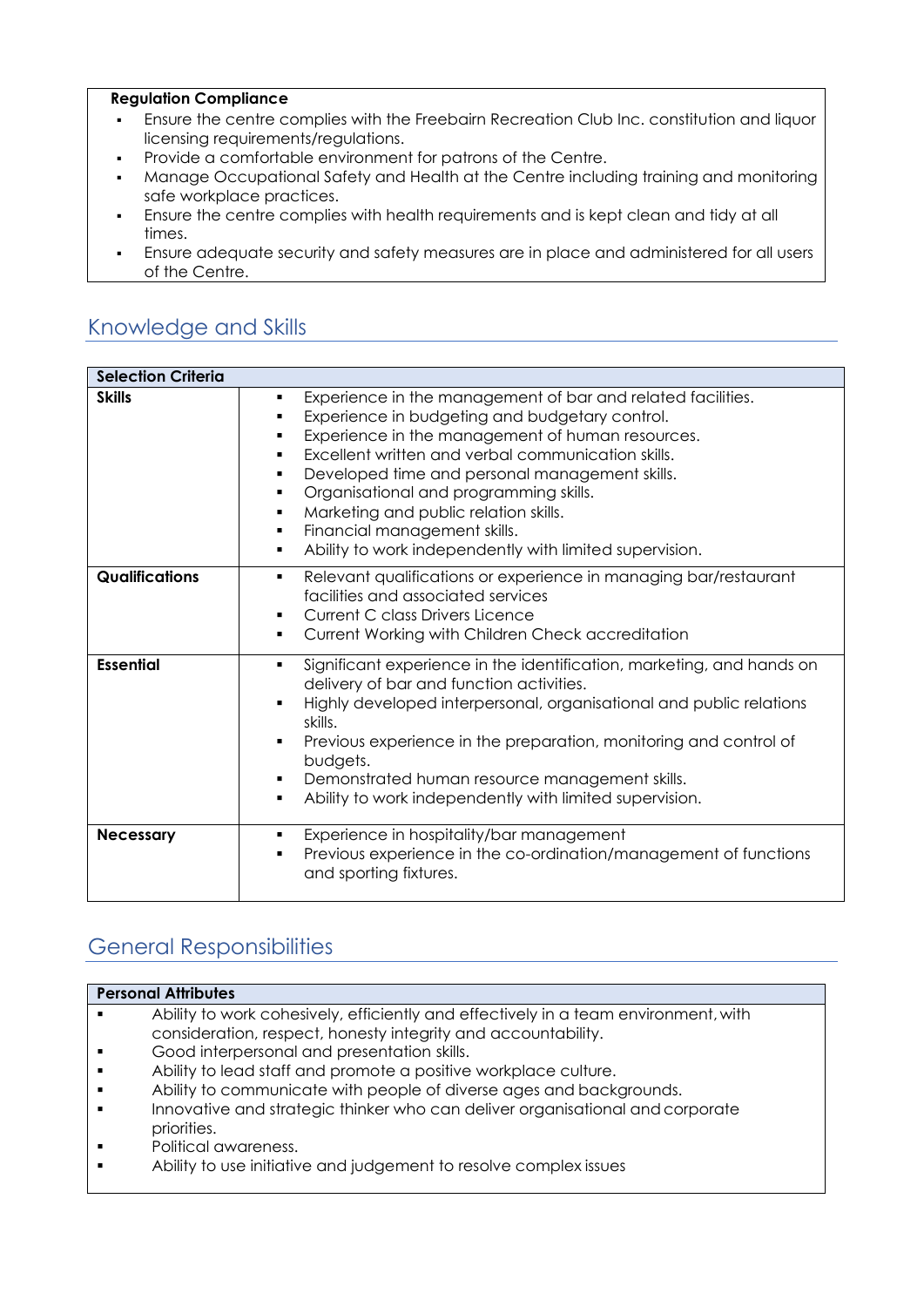## Extent of Authority

- The position operates under the general guidance of the Chief Executive Officer.
- Position operates within the confines of Council's Annual Budget, Policy Manual and Strategic Plans and the Liquor Control Act, Occupational Safety and Health Act, Regulations and Code of Practice.

## Organisational Relationships

| Position reports to: | Chief Executive Officer (Shire of Kulin)                                                                        |
|----------------------|-----------------------------------------------------------------------------------------------------------------|
| Supervision of:      | Hospitality Staff<br>Cleaners<br>Various Casual Staff<br>Centre Volunteers<br>Contracted Workers as appropriate |
| Internal Liaison:    | Chief Executive Officer<br>Staff<br>Council                                                                     |
| External Liaison:    | Public<br>Centre Members<br>Schools<br><b>Community Groups</b><br><b>State Government Agencies</b>              |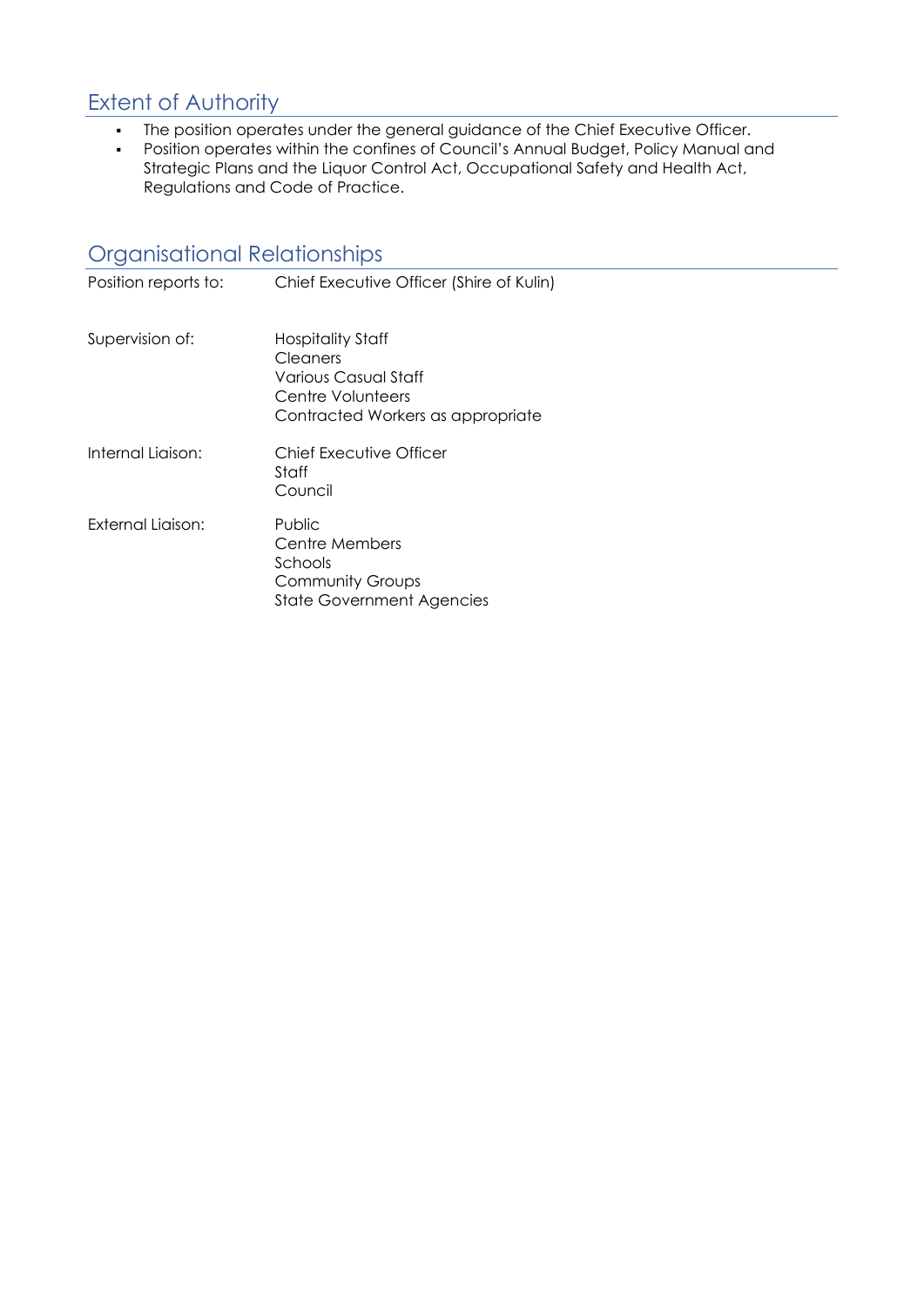#### **POSITION:**

The duties of this position are outlined in the attached Position Description (PD). You will be required to perform these duties, and any other duties the employer may assign to you, having regard to your skills, training and experience.

#### **PROBATION:**

A 3-month probationary period applies. During this time, we will assess your progress and performance in the position. During the probation period you or the employer may end your employment by providing notice in accordance with the Fair Work Act 2009.

#### **TERMS AND CONDITIONS OF EMPLOYMENT:**

Unless more generous provisions are provided in this letter, the terms and conditions of your employment will be those set out in the Local Government Industry 2020 (the Award) and applicable legislation. This includes, but is not limited to, the National Employment Standards in the Fair Work Act 2009. Neither the Award nor any applicable legislation are incorporated into your contract of employment.

#### **HOURS OF EMPLOYMENT:**

The Full Time Equivalent of this position is 38 hours per week. This role would be required to work a mixture of office hours, after hours and weekend hours.

Normal working hours are 8:30am to 5.00pm with a half-hour lunch break plus any reasonable additional hours that are necessary to fulfil your duties or as otherwise required by the employer. Depending upon hours worked, this position has the potential to accrue Time in Lieu.

#### **REMUNERATION**

The FRC Manager duties as per the position description in the Award describes the role as a Level 6. In line with the Award, you will be paid fortnightly at the rate of \$27.22 per hour, which includes an over award allowance of at least \$3.14 per hour. Other payments and benefits are outlined in the table below:

The position is full time staff role with a Remuneration Package comprising:

|                | • Cash Component                               | \$60,000 | \$70,000 |  |
|----------------|------------------------------------------------|----------|----------|--|
| $\blacksquare$ | Leave Loading (17.5% When taking Annual Leave) | \$808    | \$942    |  |
| $\blacksquare$ | Superannuation (compulsory SG of 10%)          | \$5,777  | \$6,740  |  |
| $\blacksquare$ | Housing Subsidy (**indicative)                 | \$5,590  | \$5,590  |  |
|                | Uniform                                        | \$400    | \$400    |  |
|                | Key to Kulin                                   | \$400    | \$400    |  |
|                |                                                |          |          |  |
|                |                                                | \$72,974 | \$84,072 |  |

\*\*Difference between rental cost (\$185) of property less rent contribution by you (\$77.50).

Your remuneration will be reviewed annually and may be increased at the employer's discretion.

#### **LEAVE**

You are entitled to leave (e.g. annual, personal, carers, compassionate, parental, and long service leave) in accordance with the Award and the National Employment Standards.

#### **PERFORMANCE APPRAISALS**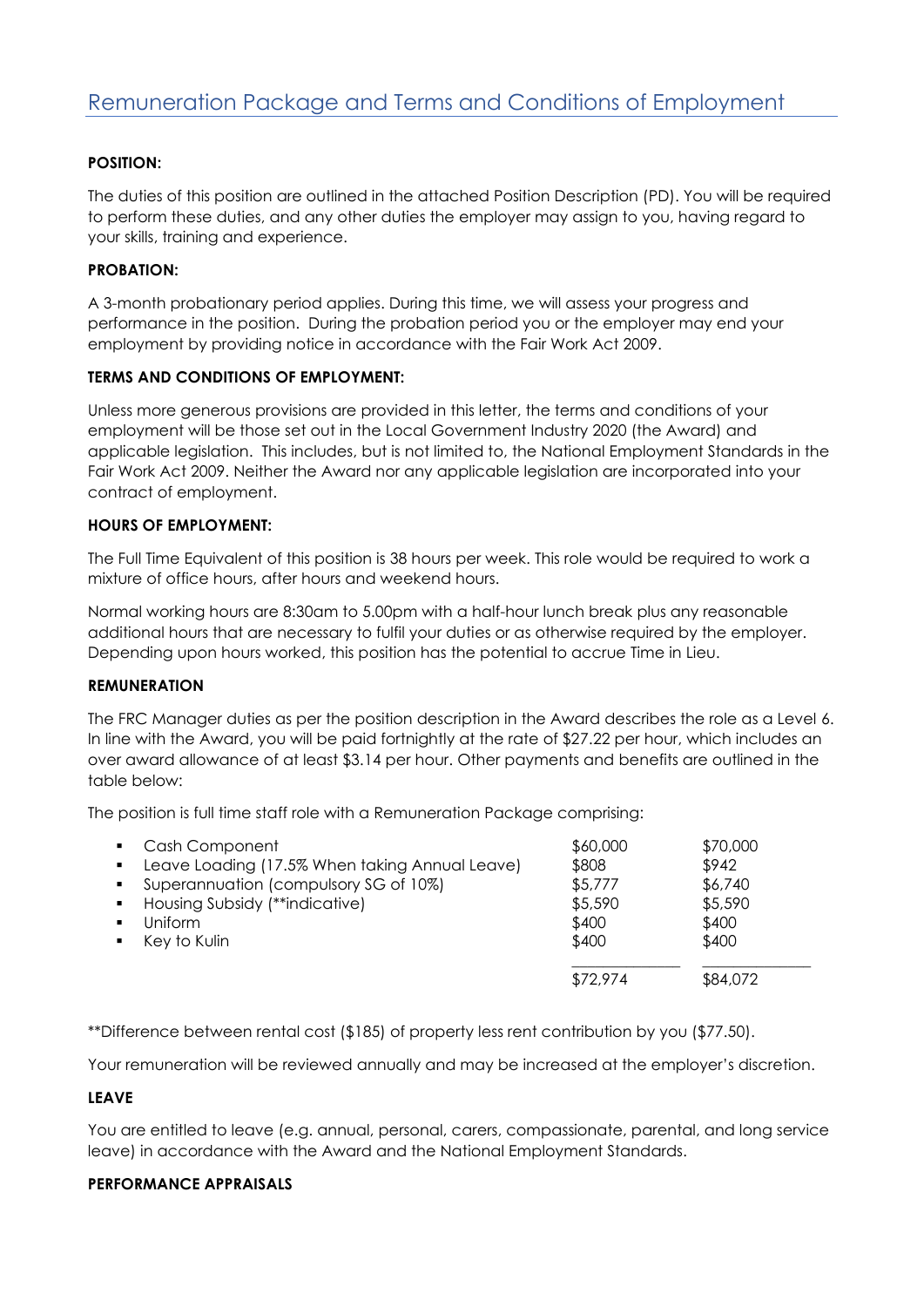The Shire of Kulin has an ongoing Performance Appraisal system. Discussions with your Supervisor occur regularly throughout a working fortnight and conversations about your performance and duties are usually included; it is the responsibility of all staff to ensure these engagements with the Supervisor are maintained.

#### **DUTIES AND OBLIGATIONS**

You will be required to:

- Perform all duties to the best of your ability at all times.
- Attend work in a state fit for work; including mentally alert and not under the influence of alcohol and/or drugs (suspension of employment provisions apply).
- Use your best endeavours to promote and protect the interests of the Shire of Kulin at all times.
- Follow all reasonable and lawful directions given to you by the Shire of Kulin, including. complying with Shire policies and procedures as amended from time to time. These policies are not incorporated into your contract of employment.

#### **TERMINATION OF EMPLOYMENT**

Under the Fair Work Act 2009 the employer may terminate your employment at any time by providing you with notice in writing in accordance:

| Length of continuous service with employer | Period of notice |
|--------------------------------------------|------------------|
| Not more than 1 year                       | 1 week           |
| More than 1 year but less than 3 years     | 2 weeks          |
| More than 3 years, but less than 5 years   | 3 weeks          |
| More than 5 years                          | 4 weeks          |

You are entitled to an additional week's notice if you are over 45 years old and have completed at least 2 years of continuous service with the employer on the day the notice of termination is given. If you with to terminate your employment you are required to provide the employer with prior notice in accordance with the table above.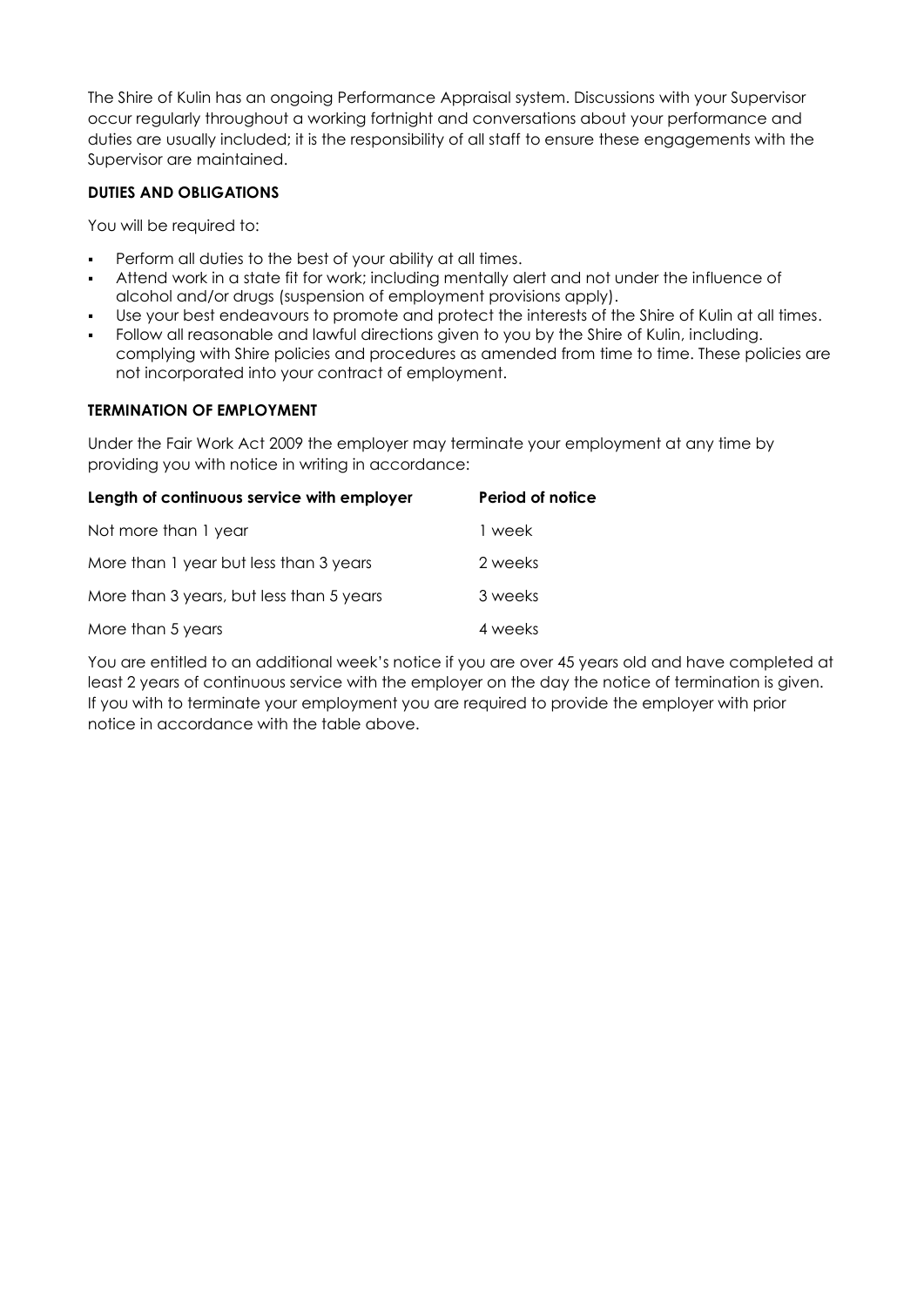#### **Statement of Claims Against the Selection Criteria**

Your selection for an interview will depend on you demonstrating that you meet the Essential Criteria.

#### **When preparing your statement of claims**

- Treat each selection criterion separately. Use each criterion as a heading and provide your statement underneath that heading.
- Provide a brief statement, which relates your experience, skills and knowledge to the particular criterion. The length of your statement for each criterion is dependent on the position you are applying for and your discretion. As a guideline, a quarter to half a page in generally acceptable. You should provide specific examples in your statement to back up your claims.
- Provide details of any activities you have undertaken outside of work which are relevant to the application.

#### **Referees**

- Applicants are required to nominate two work referees in support of their application. These referees should be able to comment on your work experience, skills and knowledge in relation to the selection criteria.
- Provide names, relationship to you (i.e. Supervisor), work addresses and daytime telephone numbers.
- We understand you may not wish us to contact current work referees initially, if this is the case please let us know.

#### **General Application Information**

- Applicants should submit typed applications.
- When lodging your application, submit a covering letter, Resume, Statement of claims responding to the selection criteria and written references.
- Please only include photocopies of your attachments as the application will not be returned.
- Canvassing of elected members is prohibited and any applicant known to have done so may be disqualified.

#### **Delivery of Application**

You may email your application. Applications must arrive by **4.30pm on Friday 22nd April 2022**.

Mark your application: "Confidential Application - Freebairn Recreation Centre Manager" Attention: CEO – Shire of Kulin Via Email: [eso@kulin.wa.gov.au](mailto:eso@kulin.wa.gov.au)

Should you require any further information or assistance please contact: Fiona Jasper Tel: 08 9880 1204 Email: [eso@kulin.wa.gov.au](mailto:eso@kulin.wa.gov.au)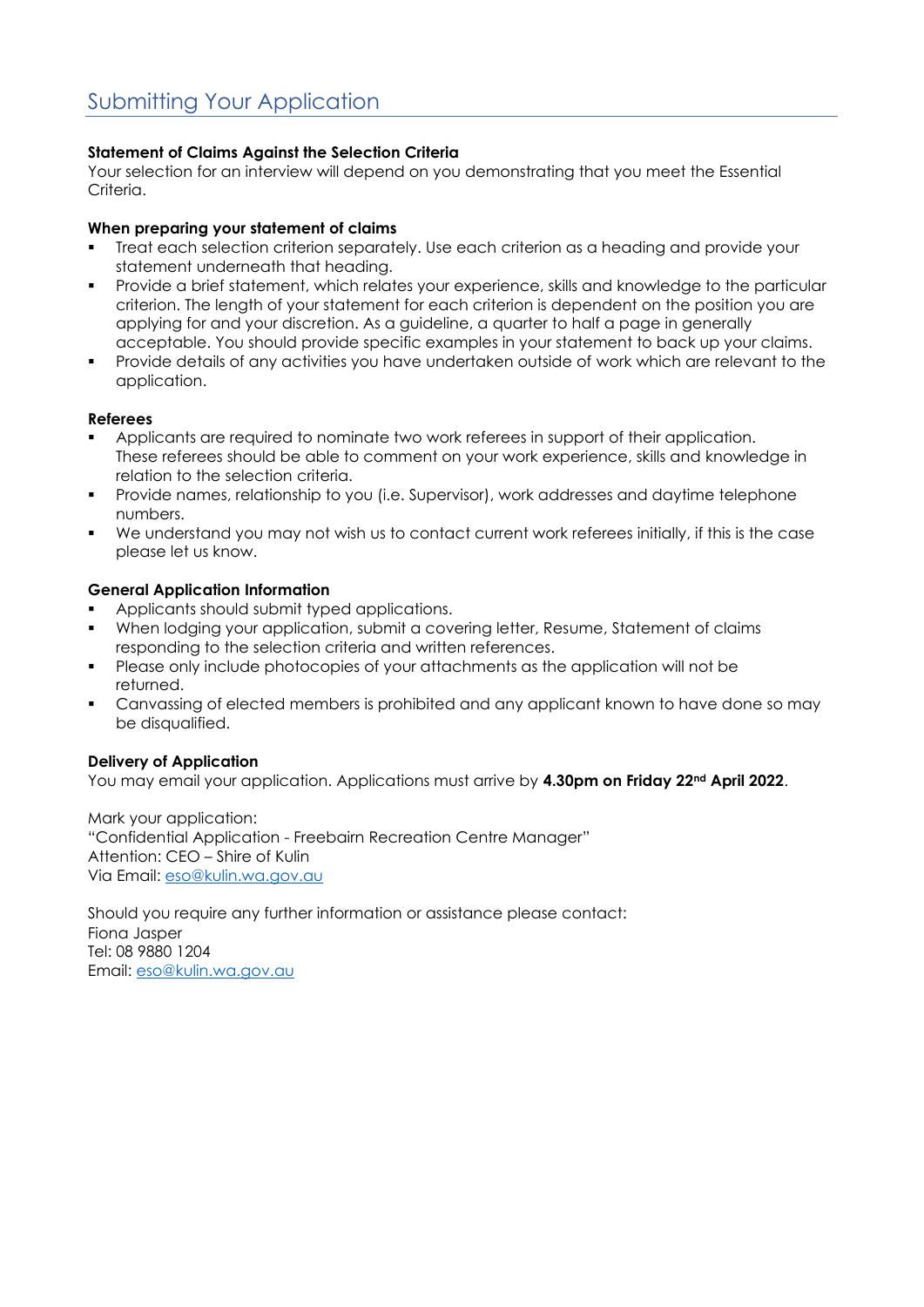#### **Preparing for the Interview**

An interview will be conducted by the CEO and Members of the WSFN Executive.

The interview questions will relate to the Selection Criteria for the position and the same questions will be asked of each person interviewed for the position.

To prepare yourself for the questions which may be asked:

- Be aware of what the job involves. This information can be established from the position description
- Focus on the selection criteria and think of examples of situations where you have applied the relevant skills and abilities.
- Focus on the duties and responsibilities of the position and how you would carry them out. Think of any problems you would encounter and how you would resolve them.
- If you have any relevant reports or other work you have which will provide examples of your skills and abilities, you should prepare it for presentation at the interview
- Prepare a few questions that you may wish to ask.

#### **The Selection Interview**

There is no need to hire or buy special clothes for the interview. Dress as you would usually do for work.

During the interview:

- Do not assume that your interviewer knows about your suitability for the position even though you may have worked with them or have had previous experience in the position for which you have applied.
- Take time to answer each question.
- If you do not understand a question, ask for clarification or for the interviewer to repeat the question before providing a reply.
- Give direct answers to questions. Be honest if you do not know the answer to a factual question. Where possible relate your answers to direct experience you have had.
- When the opportunity is presented, feel free to ask any questions you may have, relevant to the position. Avoid asking questions "just for the sake of it". If you do not have any questions do not hesitate to say so.

The interview panel will record your replies to the questions to assist them in accurately recalling your details when they are making their final decision.

#### **After the Interview**

You will be notified of the outcome of your application. When you have been advised of the result of your application, you are encouraged to seek feedback.